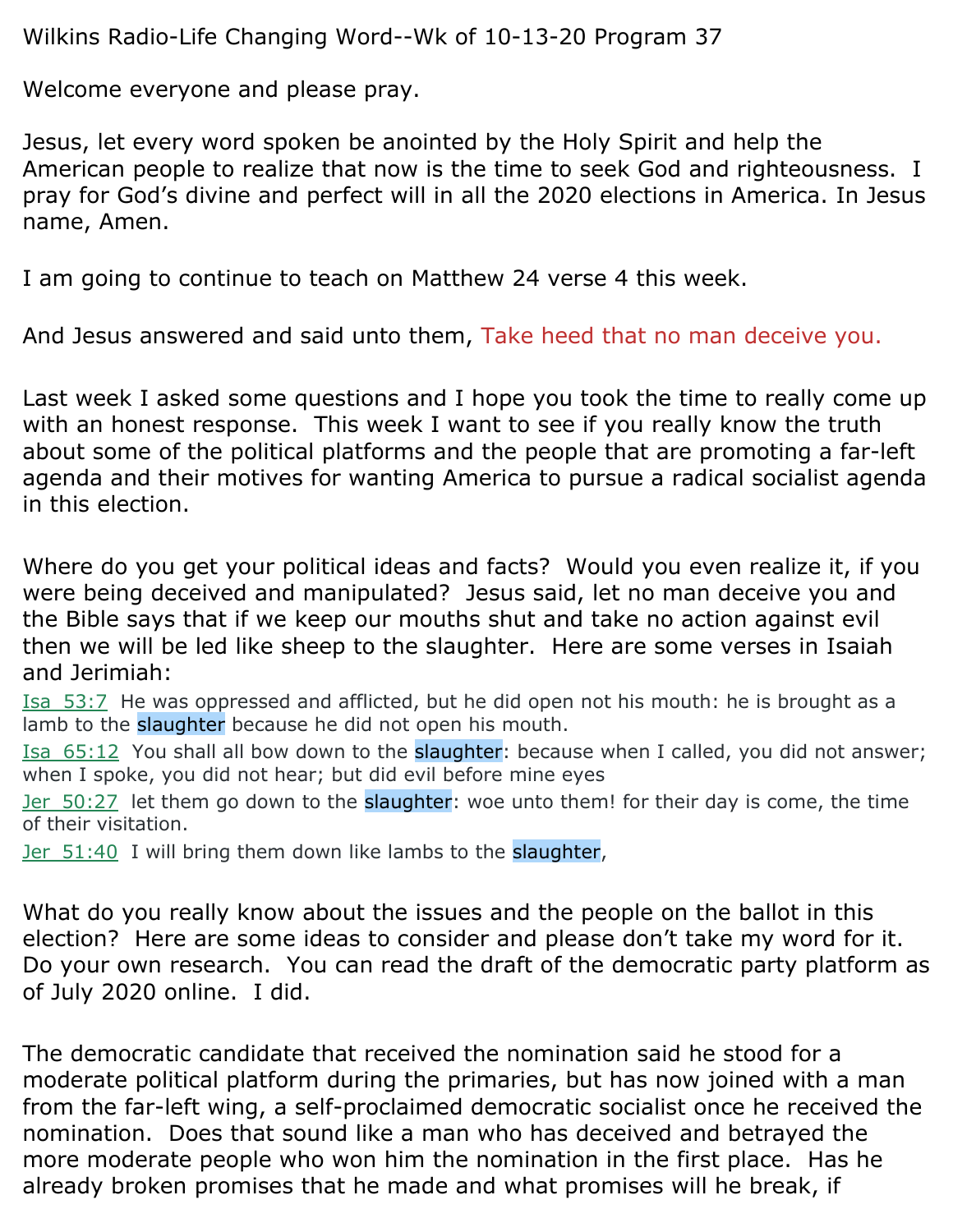elected? Is he a man who can be trusted? This is not complicated. The answer is simple. What is your answer?

Mr. Biden has merged with a self-proclaimed democratic socialist that has written books with one of the titles Bernie Sanders guide to political revolution. When Sanders began his race for the presidency, it was considered to be a "fringe" movement. He was considered an Independent senator from a small state. Sanders was taking on the entire Democratic Party establishment. Sanders received millions of votes in the primaries and won several states. Most importantly, he showed that some people in the democratic party were prepared to pursue an extreme socialist agenda. So now the democratic candidate for president has aligned himself with the radical left and appointed a joint task force of Biden and Sanders supporters to draft shared policies and create a new radical democratic platform. Many of the policies that Biden clashed with Sanders on the campaign trail are now far-left policies that Biden now endorses. Why did Biden betray his supporters? At what costs would Biden move from his more moderate positions. Did Biden do it to get Sanders to endorse him for president and to get Sanders radical supporters' votes? To get the power and the control and the votes of the radical left. Did Biden sell his soul for votes? Those are the questions you need to be asking yourself.

So now let's look at what Biden stands for. What does the new radical draft of the democratic platform state as the party's goals?

Democrats want to act immediately to bail out cities and states that have been controlled by democratic governors and mayors for decades with severe budget deficits because they can't pay for all the FREE services that the democrats handed out to buy votes in those states and cities. The local taxpayers can't bear the tax burden of all the FREE programs and successful individuals and companies are moving to lower tax states, so does that mean the federal democratic party is wanting all taxpayers to bail out these failed and bankrupt democratic run states and cities. By the way, this is one major sticking point that Pelosi is holding up the next federal Covid-19 financial aid package with. She wants us to bail out the democratic run states and cities or nobody gets Covid-19 relief.

The democrats want to affirm that housing is a right and supercharge and expand affordable housing units. Does that mean they intend to dilute and weaken your home values in the suburbs?

Democrats want to make an economic contract that raises the minimum wage to \$15 an hour so that prices on everything has to go up to all Americans and will put small business owners out of business.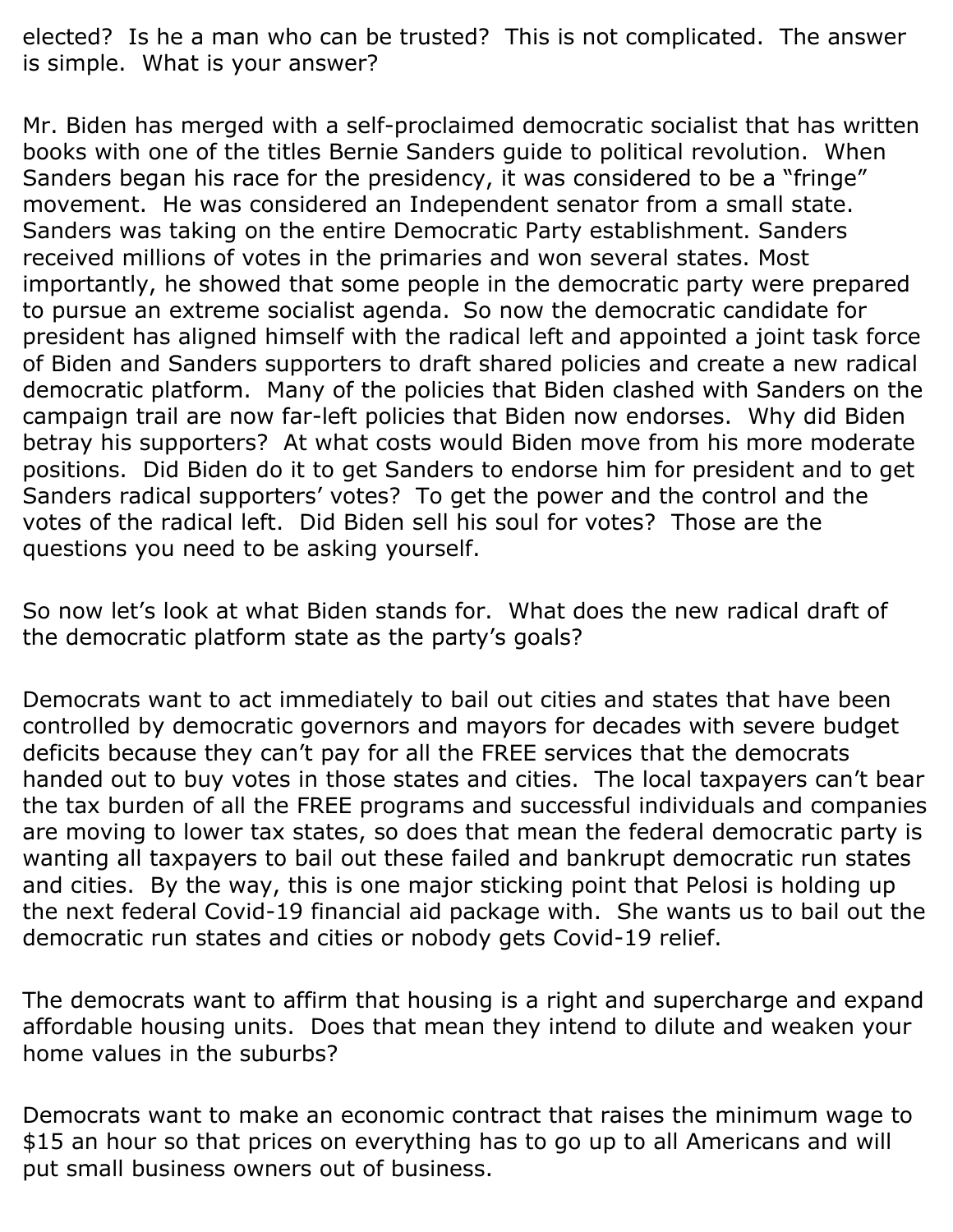Democrats are committed to Net Neutrality, sounds good on the surface but does it really mean government control over the internet and good bye to healthy commercial competition.

Democrats are proud to be the party promoting the Medicare for All and that healthcare is a Human right. Does that mean, the American taxpayer will have to pay for the Right to a sex change operation?

Democrats support abortion rights and through healthcare for all, does that mean that your Christian tax dollars go to finance the murder of millions of innocent babies and finance a policy that violates your Christian beliefs? What about religious freedom?

Democrats will establish strict national standards governing the use of force and require state and local communities to adopt these national standards or lose federal grant money. Does this mean democrats will with hold federal funds from communities that support strong law and order policies? Will the democrats defund the police and take away your right to legally own a gun to defend yourself?

Democrats will take steps to eliminate a potential employer the right to ask on an employment application if the applicant has a criminal history. Does this mean you will have to work next to a convicted murderer, a rapist, or felon without any knowledge or choice? Where are the rights of legal citizens that follow the law?

Democrats will expand gay, lesbian, transgender, and all LGBTQ positions. Democrats will fight to enact the Equality Act, does that make it illegal for Christians and churches to discriminate against LGBTG people in housing, public restrooms and facilities, education, and ensure that all transgender people can receive official government identification documents that reflect their gender identity other than their physical anatomy.

Democrats want a ban on the manufacture and sale of certain guns, the removal of guns from your legal possession through "red flag" laws, regulating safe storage rules in the privacy of your own home, and repealing laws that prevent gun manufacturers from civil liability. Does that mean that they really want to take all our guns away and shut down companies that make guns or ammo because they could go bankrupt from fighting lawsuits?

Democrats believe we must embed environmental justice and climate justice at the heart of our policy and governing agenda. In other words, did they just admit that the Democrats have a governing agenda regarding climate change. Does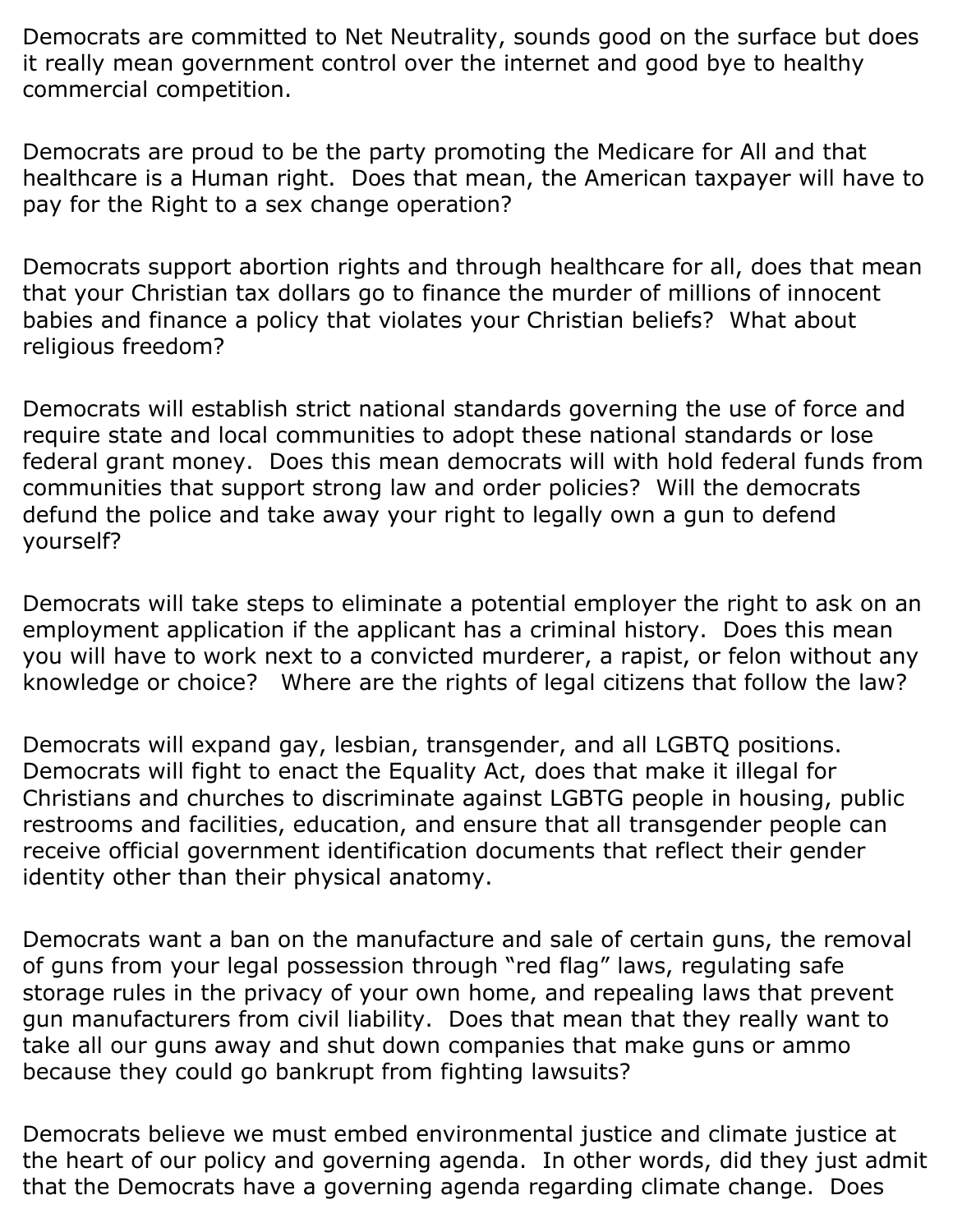this mean that they intend to brainwash Americans about climate change, influence us to accept climate change as a new religion, and embrace the \$2 trillion-dollar Green New Deal?

The democrats intend to make the District of Columbia or Washington D.C. the  $51<sup>st</sup>$  state, which currently is dominated by left leaning democrats. If most states retained their current party leanings then this would give the democrats the advantage to take over the U.S. Senate and would undermine the founding fathers' original efforts to make political power balanced between the branches of government.

In addition, democrats support efforts to give the people of Puerto Rico and other U.S. territories the right to vote, but at the same time the American taxpayer would also absorb billions in debt and other obligations in which we never voted to approve nor received benefit from.

Democrats will expand immigration through the asylum system, stop construction on the border wall, and eliminate barriers to immigration.

Democrats oppose private school vouchers even though they have promised better and safer public schools for decades.

Democrats will take away guns from teachers who bring their legally licensed gun to school for self-protection and student protection.

Democrats support forgiving all undergraduate tuition-related federal student debt from 2- and 4-year public colleges and universities if they earn less than \$125,00 annually. Salaries for teachers, programmers, nurses, and many others fall under this threshold. Sounds like us taxpayers are going to be paying off millions in student debt, if the democrats get elected. If you struggled and paid your own way through college, are you okay with this?

You can research these issues yourself by searching the words "draft of democratic party platform" on the internet. You can also go to my website and email me. Ask for the web address that I used for this broadcast. I also invite you to go back and read the democratic platform presented by the Obama and Biden administration for the Eight years that they controlled the Whitehouse. Most of the ideas in the 2020 draft for the democratic party platform are the same except even more radical. Then look at their record, Biden and the democratic party had eight years to correct all of America's inequities and ensure world peace. So, why didn't they make things perfect then? Stop being naïve. Use common sense. It is time to Wake up America. It is time to pray and vote.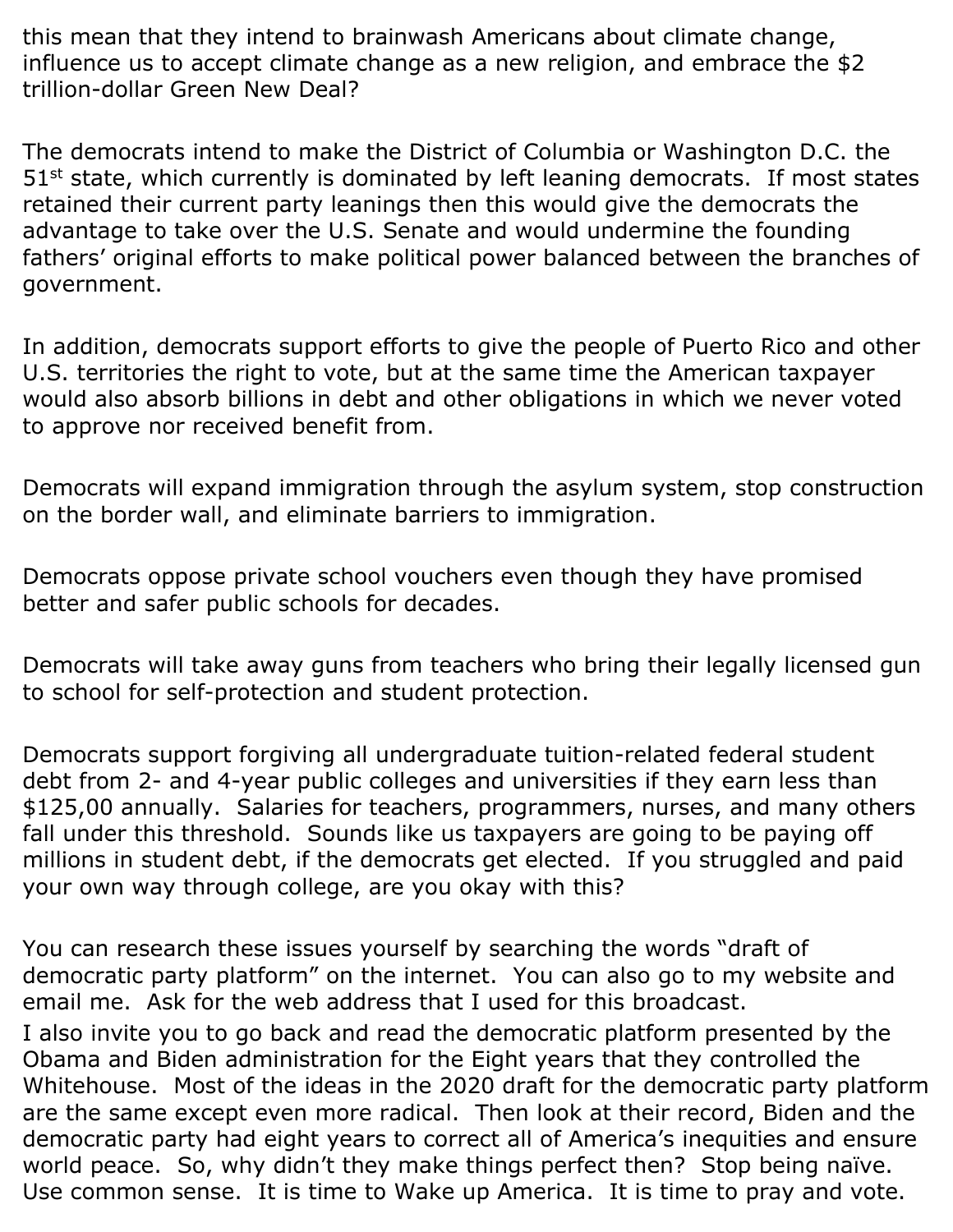Just one more thought, Speaker Pelosi is floating around the plan that if the outcome of this election is unclear by January  $6<sup>th</sup>$ , the decision could go to the House of Representatives. However, just having a majority of seats in the House overall is not enough. Each state gets one single vote, which means each states' single vote for president would be determined by the party that has the majority of members from that state. Pelosi is pushing money into every district to ensure a win for a democrat. The democrats are leaving nothing to chance. They hope the mail in ballots will cause chaos and leave the election unclear. Could they steal the election and nullify your vote? So, I hope that you will be safe, but go vote in person if possible.

Think, pray, and vote the Bible. Do not be deceived!

https://www.demconvention.com/wp-content/uploads/2020/07/2020-07-21- DRAFT-Democratic-Party-Platform.pdf